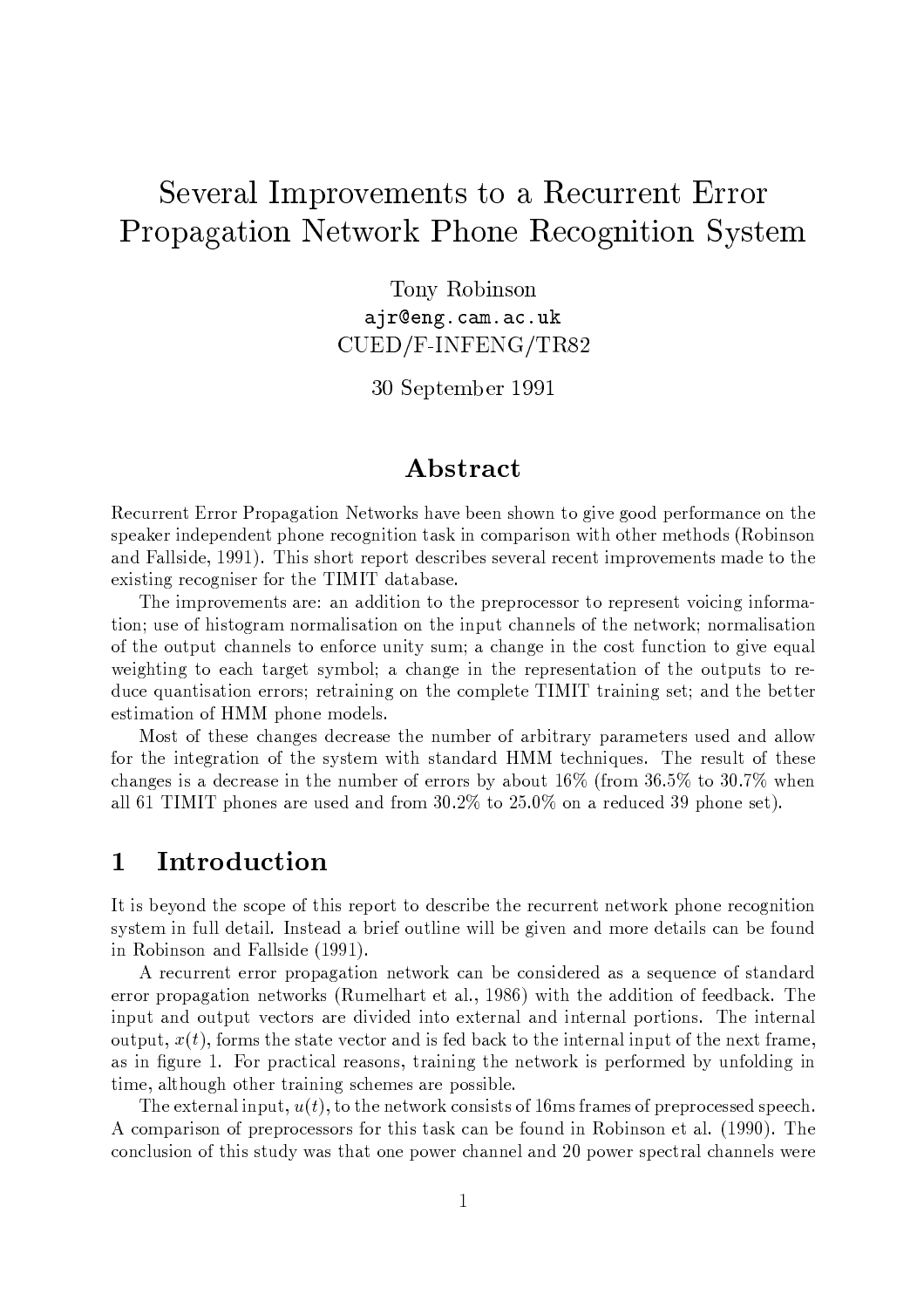

Figure 1: The Recurrent Error Propagation Network

preferable considering performance and simplicity. This preprocessor forms the basis of this report although further discussion is presented later.

The external output,  $y(t)$ , of the network represents the best estimate of the probabilities that the specified frame belongs to a given symbol. Currently it is assumed that there is only one "correct" frame, and that the labelling process assigned this label to the frame. As the ideal output from the network is one unit on and the remainder off for the duration of the phone, this can be used as a template when doing phone recognition. Searching for the best sequence of templates can be efficiently accomplished using dynamic programming:

$$
D_m^{(t+1)} = \min_n \left( D_n^{(t)} + C_n^{(t)} + T_{mn} \right) \tag{1}
$$

where  $D_n^{(t)}$  is the minimum total cost incurred to get to state *n* at time *t*,  $C_n^{(t)}$  is the cost associated with accepting the frame at time t by state n, and  $T_{mn}$  is a transition cost incurred when moving from state  $n$  to  $m$ . Changing the transition cost allows the control of insertion and deletion errors. By incurring no cost on template boundaries  $(T_{mn} = 0)$ the algorithm reduces to picking the largest output unit and (optionally) merging adjacent frames with the same label. This leads to a large number of insertion errors which can be reduced by increasing the transition cost. This is very similar to finding the maximum likelihood state sequence in a HMM using the viterbi algorithm, and the similarity is discussed further in section 13.

The rest of the report will describe a set of changes from the preprocessor stage through to the final symbol recognition. In order that the changes may be rapidly evaluated, and for consistency with earlier work, the number of state units is set to 96 for most of the evaluations but finally increased to 192. The motivation behind the changes is not only to increase recognition accuracy, but also to clean up the framework of the connectionist recogniser so that higher level probabilistic constraints, such as word models, may be properly incorporated.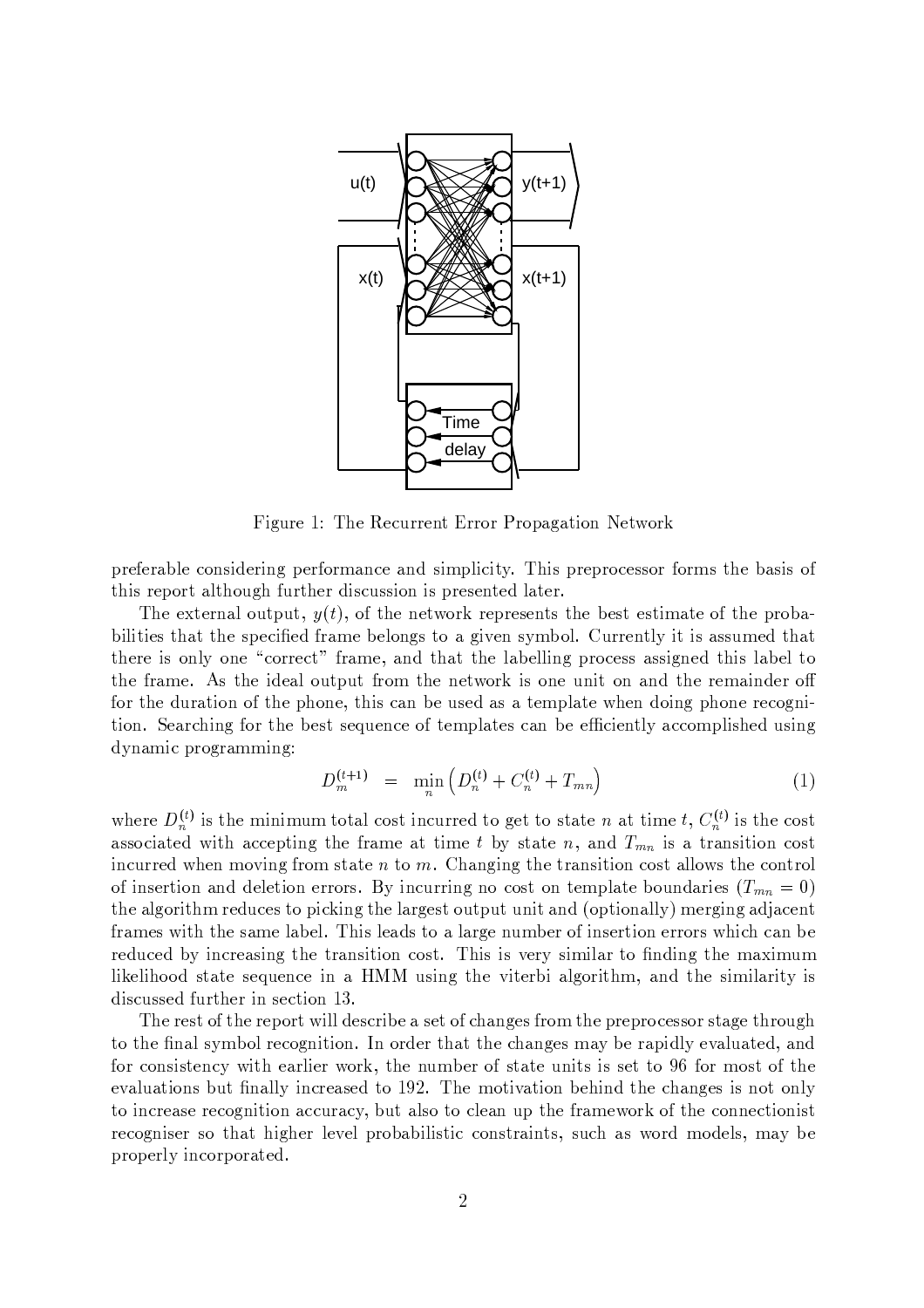The first experiments use the prototype version of the DARPA TIMIT Acoustic Phonetic Database (Lamel et al., 1987). This has 420 talkers of American English speaking a total 4200 sentences recorded in a noise free environment at 16kHz. The concluding experiments use the complete version (October 1990) with 420 training speakers and 210 test speakers.

#### $\overline{2}$ A more efficient implementation of the baseline system

The computational cost needed to train the connection is recogniser is significant in spite of changes made to the basic error propagation algorithm to decrease the learning time. In order to train in reasonable time, a processor array of 64 T800 transputers is used with the training data partitioned over the processors and one copy of the complete network per processor. It was found that by placing the code for the inner multiply-and-accumulate loop in on-chip RAM, and overlapping communication and processing, a factor of two was gained in speed over the previous implementation. Slight algorithm changes were incurred but these had no significant effect on the performance as can be seen in table 1.

| Version                          |       |         | correct   insertion   substitution   deletion   total errors |         |          |
|----------------------------------|-------|---------|--------------------------------------------------------------|---------|----------|
| Original $\left  65.5\% \right $ |       | $6.1\%$ | 27.5%                                                        | 7.0%    | $40.6\%$ |
| Faster                           | 65.7% | $6.3\%$ | 27.3%                                                        | $6.9\%$ | 40.6%    |

Table 1: Effect of implementation change on performance

#### 3 Recognition in noise

Noise was added to the clean speech to get an idea of the tolerance of the recogniser. Gaussian white noise passed though a low pass first order filter with 3dB point at 600Hz was used. The recogniser was trained and tested on the same noise levels. Figure 2 and table 2 show that there is relatively little degradation when the signal to noise ratio is greater than 30dB, but significant degradation when less than 20dB.

| SNR/dB   | correct  | insertion | substitution | deletion | total errors |
|----------|----------|-----------|--------------|----------|--------------|
| 0        | 43.8%    | 12.0%     | 44.5%        | 11.7%    | 68.2\%       |
| 10       | 55.4%    | 8.7\%     | 36.0%        | 8.6%     | 53.3%        |
| 20       | 61.8%    | $7.3\%$   | 30.8%        | 7.4%     | $45.5\%$     |
| 30       | 64.4%    | $6.3\%$   | 28.3%        | 7.3%     | 41.9%        |
| 40       | $65.6\%$ | $6.3\%$   | 27.1\%       | 7.2%     | 40.7%        |
| $\infty$ | 66.2%    | $6.3\%$   | 26.8%        | 7.0%     | 40.0%        |

Table 2: Performance degradation in noise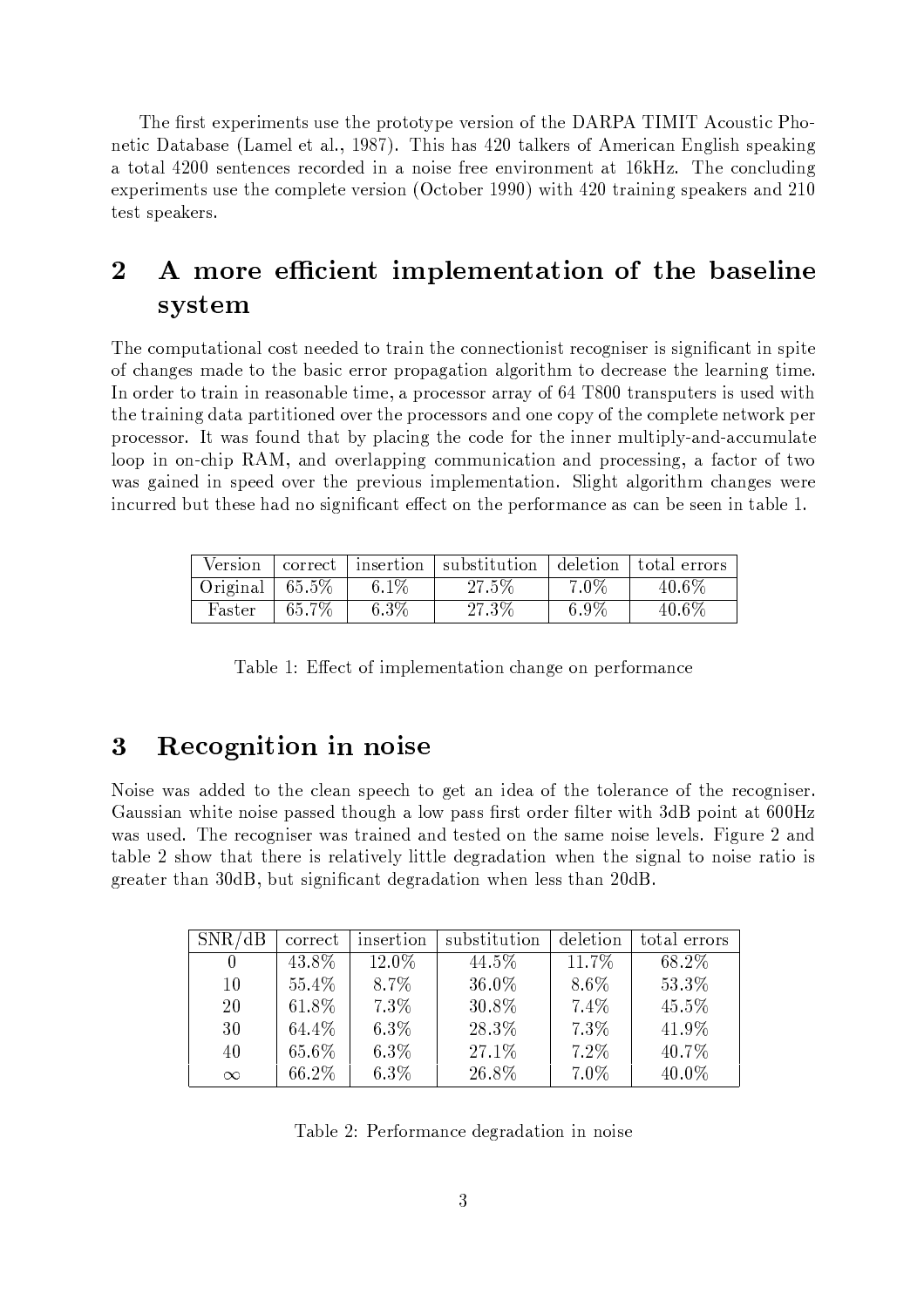

Figure 2: Performance degradation in noise

#### Addition of fundamental frequency and degree of  $\overline{4}$ voicing information

For recordings in a low noise background, unnatural but intelligible speech may be reconstructed from the power output of a bank of filters (about 20 are required). However, this requires the estimation of whether the frame is voiced or not, and for voiced frames a suitable fundamental frequency,  $f0$ . Using a voicing decision and an estimate of  $f0$  from the original speech improves the intelligibility and the naturalness of the resynthesised speech. Thus an estimation of the power spectra envelope (possibly in LPC form) along with degree of voicing and f0 frequency can be considered the basics for natural speech synthesis.

| Version          | correct  | insertion | substitution | deletion | total errors |
|------------------|----------|-----------|--------------|----------|--------------|
| Original         | $65.5\%$ | $6.1\%$   | 27.5%        | $7.0\%$  | $40.6\%$     |
| $f0$ only        | 65.6%    | $6.1\%$   | 27.6%        | $6.9\%$  | 40.5%        |
| voicing only     | 65.8%    | $6.3\%$   | 27.2%        | 7.1%     | 40.6%        |
| $f0$ and voicing | $65.6\%$ | $6.2\%$   | 27.2%        | 7.2%     | 40.6%        |

Table 3: Effect of adding  $f_0$  and voicing information

However, in speech recognition often only the shape of the power spectra is used, the other parameters are often regarded as insignificant at best - and introducing a significant statistical bias at worst. This problem is the result of training on small data sets and the difficulty of combining differing data types as speech recogniser input. In the earlier preprocessor search it was found that addition of fundamental frequency and degree of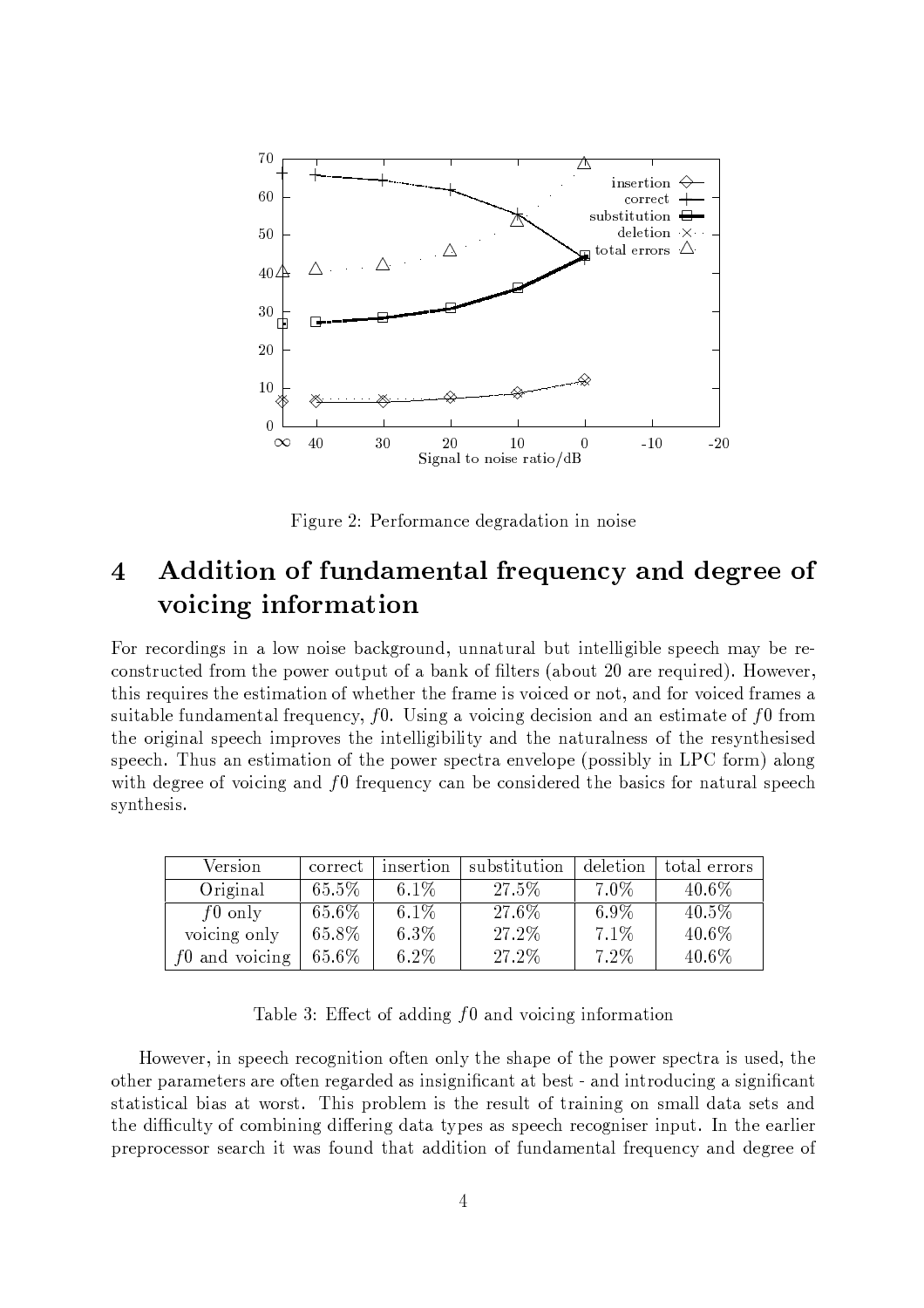voicing information makes no difference to the recognition rate. Table 3 repeats this result by computing voicing parameters from the the peak in the autocorrelation function of a single frame within in the range of reasonable pitch values  $(62.5Hz)$  to  $400Hz$ ). The degree of voicing is taken as the relative height of this peak to the value a zero delay, and the pitch is taken as the position of the peak smoothed by a first order filter whose time constant was varied in proportion to the degree of voicing. Thus the filter averaged over a short time period when the speech was voiced and over a long time period for weakly voiced or unvoiced speech.

#### Input normalisation  $\overline{5}$

In the previous work it was shown that the power to which the input activations are raised affects the performance. Perviously the output channels of the preprocessor were linearly scaled to fit into a single byte so that only a few values were thresholded (about one in a thousand at either end of the range).

An alternative approach is to use a monotonically increasing function which transforms the output from the preprocessor into a standard distribution. As there are many data samples (about 400,000), this may be achieved by computing a histogram and dividing the total range into equi-probable regions. 256 regions were chosen so that the value could be stored in a single byte. Just before the channels are presented to the network they are transformed using a look-up table such that the probability density function is a zeromean unit-variance Gaussian. The results of doing this are presented in table 4. It is not clear whether the improvement in performance is due to a reduction in the quantisation error on the input, or because this transformation results in more easily separable patterns in the input space of the network.

| Version          | correct | insertion | substitution | deletion | total errors |
|------------------|---------|-----------|--------------|----------|--------------|
| Original         | 65.5%   | $6.1\%$   | 27.5%        | 7.0%     | 40.6%        |
| $i/p$ normalised | 68.8%   | $6.2\%$   | 25.3%        | 5.9%     | 37.4%        |

| Table 4: Effect of input normalisation |  |  |  |  |  |
|----------------------------------------|--|--|--|--|--|
|----------------------------------------|--|--|--|--|--|

#### Output normalisation 6

Previously the training algorithm assumed that the output units were measures of probabilities of independent events. Thus the range of the output values (activations) was 0.0 to 1.0 independent of the other outputs. However, this is clearly not the case as the output probabilities are constrained to sum to unity. This property can be enforced by using the Potts or softmax (Bridle, 1989) function as the activation function on the output units:

$$
f(x_i) = \frac{\exp(x_i)}{\sum_i \exp(x_i)}
$$
\n(2)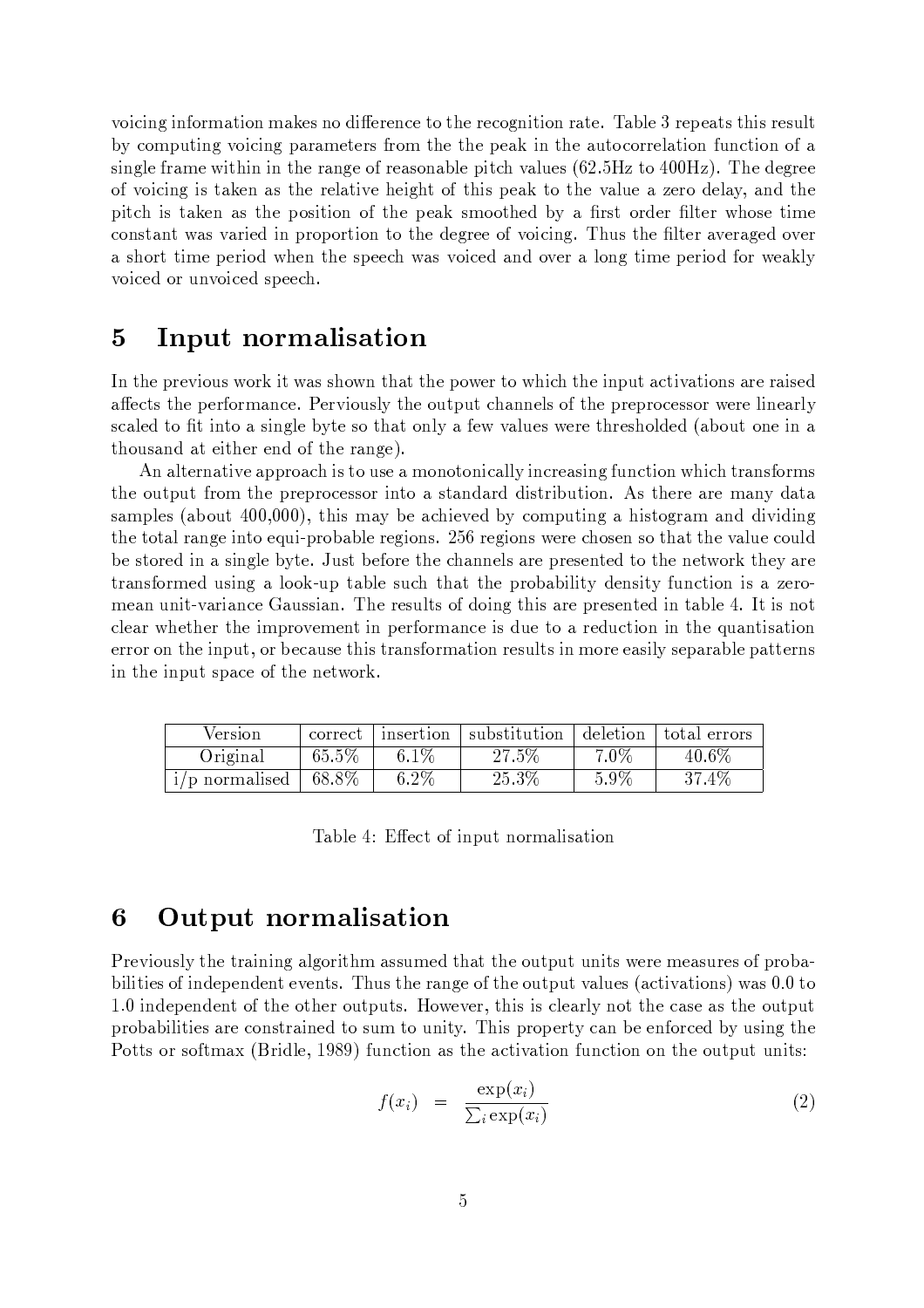Like the linear activation function for the least-mean-squares distance metric, and the sigmoidal activation function applied to unnormalised output with the cross-entropy distance metric, the softmax activation function results in the derivative of the per pattern cost function,  $E$ , with respect to the summed input,  $x_i$ , is:

$$
\frac{\partial E}{\partial x_i} = x_i - t_i \tag{3}
$$

where  $t_i$  is the target activation for unit i. The result of training with this form of normalised output in given in table 5

| Version.       | correct | insertion | substitution | deletion | total errors |
|----------------|---------|-----------|--------------|----------|--------------|
| Original       | 65.5%   | $6.1\%$   | 27.5%        | 7.0%     | 40.6%        |
| o/p normalised | 67.0%   | $6.8\%$   | 26.9%        | $6.2\%$  | 39.9%        |

| Table 5: Effect of output normalisation |  |
|-----------------------------------------|--|
|-----------------------------------------|--|

#### $\overline{7}$ Weighting the cost function

Previously the cost function assigned equal weight to each frame of speech. However the objective is to maximise the number of phones recognised correctly - thus it would be better to weight each phone equally and thus give a relatively higher frame weighting to shorter phones. This weighting of the cost function does not change the desired output of the network for a particular frame, but only the modelling power allocated to producing that output.

In this implementation the length of the phone was calculated as a number of frames and the gradient signal was weighted by the inverse of the length. Thus the long periods of silence at the start and end of sentences made an equal contribution to the cost function as a one-frame stop release. The results are presented in table 6.

| Version           | correct insertion | substitution |         | deletion total errors |
|-------------------|-------------------|--------------|---------|-----------------------|
|                   | $6.1\%$           | 27.5%        | $7.0\%$ | $40.6\%$              |
| Weighted $66.1\%$ | $6.2\%$           | 26.5%        | 7.4%    | $40.1\%$              |

It appears that this technique would also be useful for word recognition - if all words are to be scored equally then they should receive the same weighting in the cost function during training. Further dividing the cost function by the number of phones in a word would have the desired effect of weighting words equally, thereby increasing the modelling power allocated to phones in the context of short words which are the cause of many word level errors.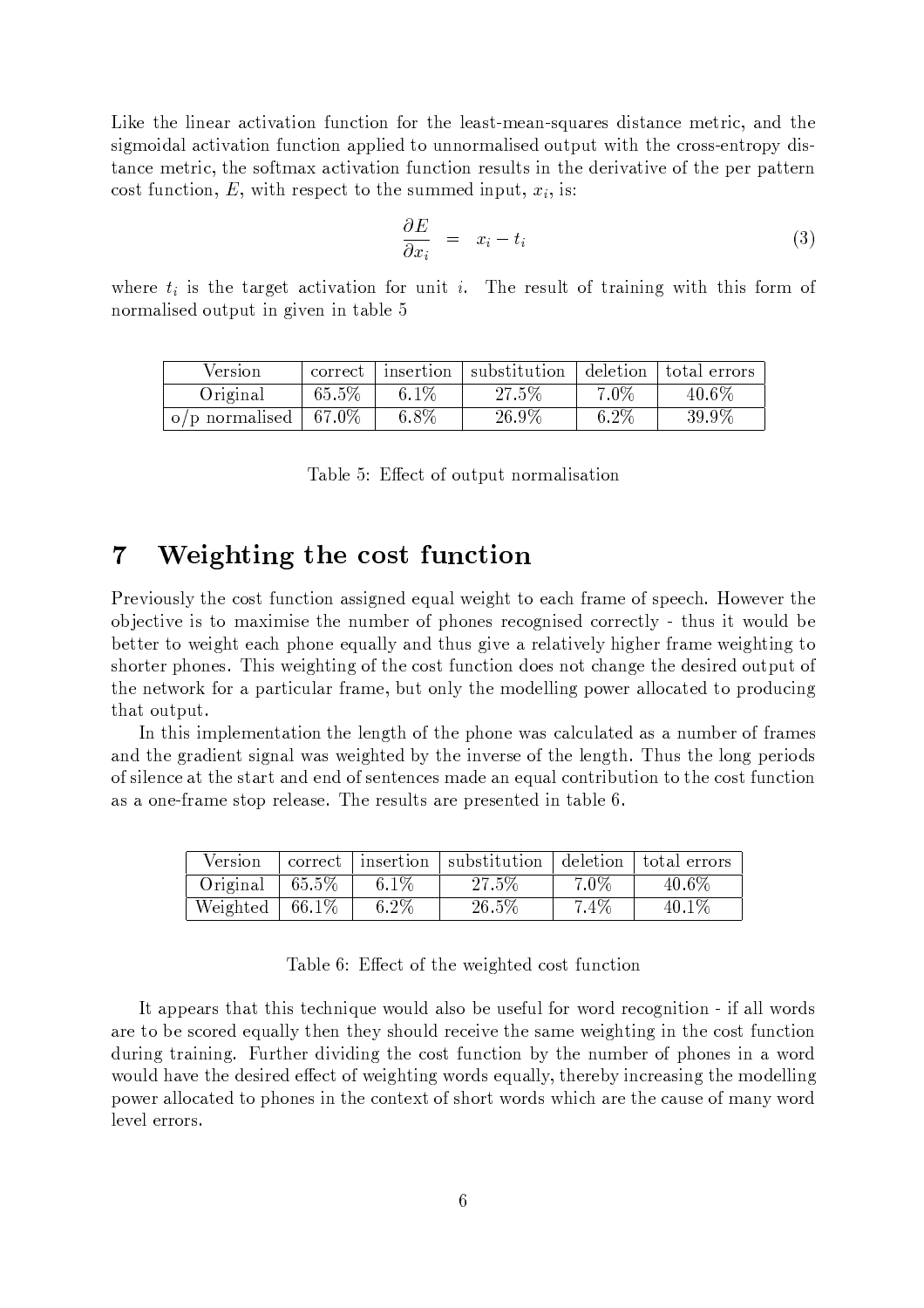## 8 Combination of changes

Table 7 gives the result of combining all the modifications described above. The reduction in the total error rate is more that the sum of the reductions when each modification was applied in isolation. Combinations of the inclusion and removal of the pitch and degree voicing information were searched. As can be seen in table 7, the incorporation of pitch information alone made little difference, although the change was much bigger when pitch was added on top of the degree of voicing information.

| Version                  | correct  | insertion | substitution | deletion | total errors |
|--------------------------|----------|-----------|--------------|----------|--------------|
| Original                 | $65.5\%$ | $6.1\%$   | 27.5%        | $7.0\%$  | 40.6\%       |
| Sections [5-7]           | 68.8%    | $6.2\%$   | $25.3\%$     | $5.9\%$  | 37.4%        |
| $[5-7]$ and $f0$         | 68.8%    | $6.1\%$   | $25.2\%$     | $6.1\%$  | 37.3%        |
| $[5-7]$ and voicing      | 69.2%    | $6.1\%$   | 24.8%        | $6.0\%$  | 36.9%        |
| $[5-7]$ , f0 and voicing | 69.3%    | 5.8%      | 24.8%        | 5.9%     | 36.5%        |

|  |  |  | Table 7: Effect of the combination of changes |  |  |  |
|--|--|--|-----------------------------------------------|--|--|--|
|--|--|--|-----------------------------------------------|--|--|--|

### 9 A larger network

the training time (about  $3.10^{12}$  floating point operations). However, as shown previously All the previous results were obtained with a network of 96 state units in order to reduce the performance increases significantly with more state units. This value is limited by the quadratic increase in the number of parameters to train with increasing number of units, which results in slower training time and less space per processor for training data storage. The results with the maximum practical value,  $192$ , are shown in table 8.

| Version                 | correct | insertion | substitution | deletion | total errors |
|-------------------------|---------|-----------|--------------|----------|--------------|
| Sections $[4-7]$        | 69.3%   | 5.8%      | 24.8%        | $5.9\%$  | 36.5%        |
| 192 state units $\vert$ | 72.9%   | $5.5\%$   | 21.8%        | 5.3%     | 32.6%        |

R+Kg5\_TJ 8N|{
 `M\*N.&<
B a
Q&

### 10 Retraining

Once trained, a forced alignment of the network output with the hand labels may be made. This results in the redefinition of the phone boundaries, perhaps to more suitable positions for network training. However, investigation of the new boundary positions showed that they were very close to the originals. This is reflected in table 9 – after retraining the network on the new boundaries for two iterations there was no change in performance. However, this is major advantage when using an unlabelled database in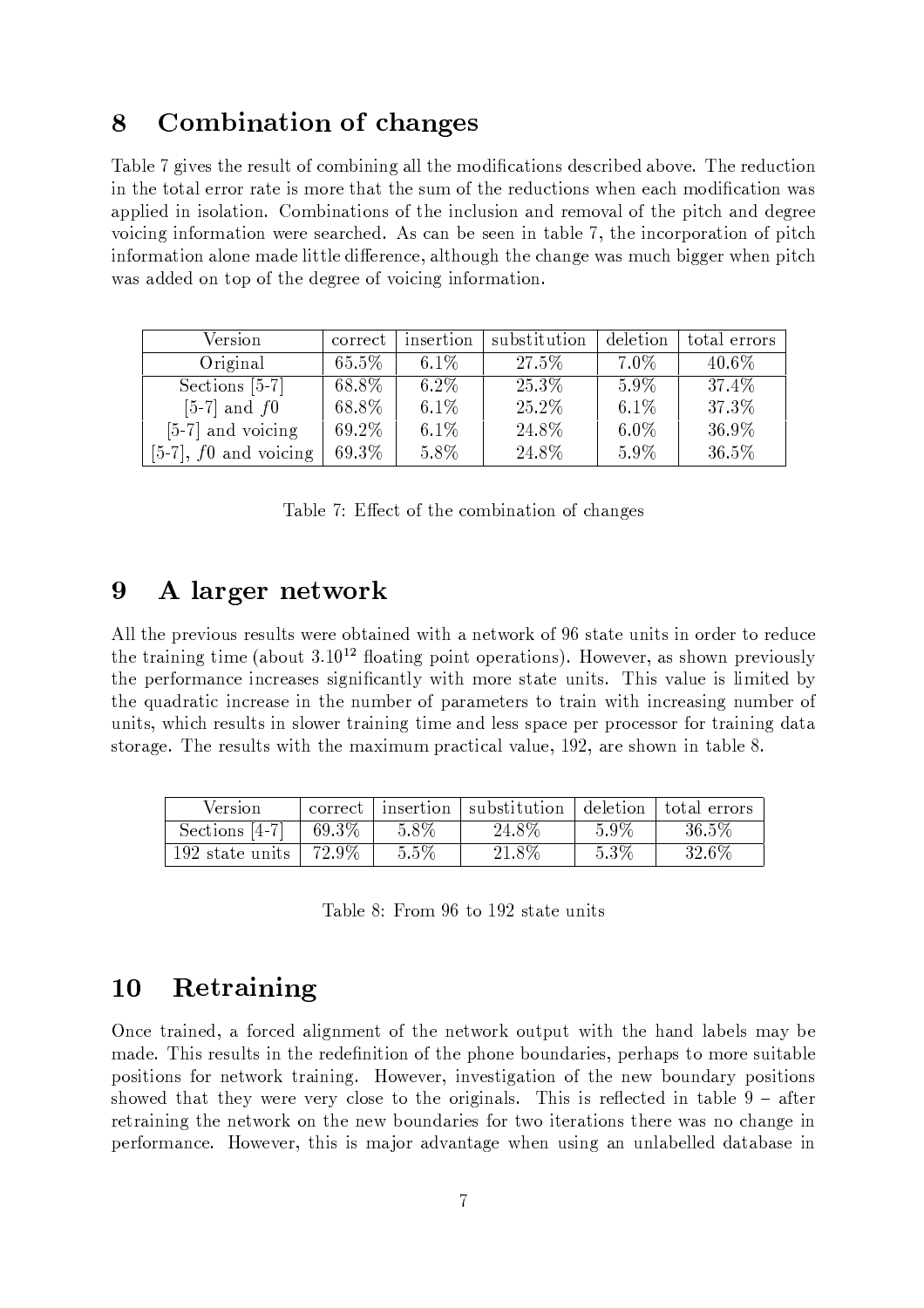that the TIMIT trained model can be used to give a first rough segmentation which can be refined by iteration.

| Retrain |          | correct   insertion | substitution | deletion | total errors |
|---------|----------|---------------------|--------------|----------|--------------|
|         | $72.9\%$ | $5.5\%$             | 21.8%        | $5.3\%$  | 32.6\%       |
|         | 72.8%    | 5.4%                | 21.9%        | $5.2\%$  | 32.6%        |
| 9       | 72.7%    | $5.2\%$             | 21.8%        | $5.5\%$  | 32.5%        |

Table 9: Effect of forced alignment and retraining

#### Final prototype TIMIT results 11

For compatibility with future word recognition results, the cost function used in the recognition phase was changed from minimising the sum of the cross-entropy terms (as used in training) to maximising the sum of log probabilities. In practice this makes negligible difference to the recognition score but it does ease interfacing to higher level grammatical constraints. In addition, the use of the inter-symbol bias was changed from balancing insertion and deletion errors to minimising the total number of errors. Results are presented in table 10 for the combinations of including and excluding duration and phoneme transition probabilities. The duration probabilities were calculated from a histogram of the lengths of the hand labels in the training set measured to the nearest frame. Similarly, the transition probabilities were obtained by counting the relative frequencies of transition from one phone to the next. As adjacent phones are always different, the transition probability from a phone to itself is zero. These probabilities are incorporated by adding the log of the value in on a transition. From the table it can be seen that the addition of bigram statistics reduces the number of errors by  $1\%$  but the addition of durational information makes no difference.

| bigram                 | duration | bias | correct  | insertion | substitution | deletion | total errors |
|------------------------|----------|------|----------|-----------|--------------|----------|--------------|
| $\mathbf{n}\mathbf{o}$ | no.      | 4.0  | $70.6\%$ | $3.6\%$   | 21.0%        | 8.4\%    | $33.0\%$     |
| $\mathbf{n}\mathbf{o}$ | ves      | 3.0  | 70.6%    | $3.6\%$   | 21.2%        | 8.2%     | 33.0%        |
| ves                    | no.      |      | 71.4%    | $3.3\%$   | 21.4%        | 7.2%     | 32.0%        |
| ves                    | ves      | 0.0  | 71.3%    | 3.3%      | 21.6%        | $7.1\%$  | 32.0%        |

Table 10: Final prototype TIMIT results

It should be noted that the use of bigram probabilities for phoneme transitions is quite a weak constraint. Any word recognition system imposes much stronger constraints on the possible transitions and in this case it is useful to use durational information.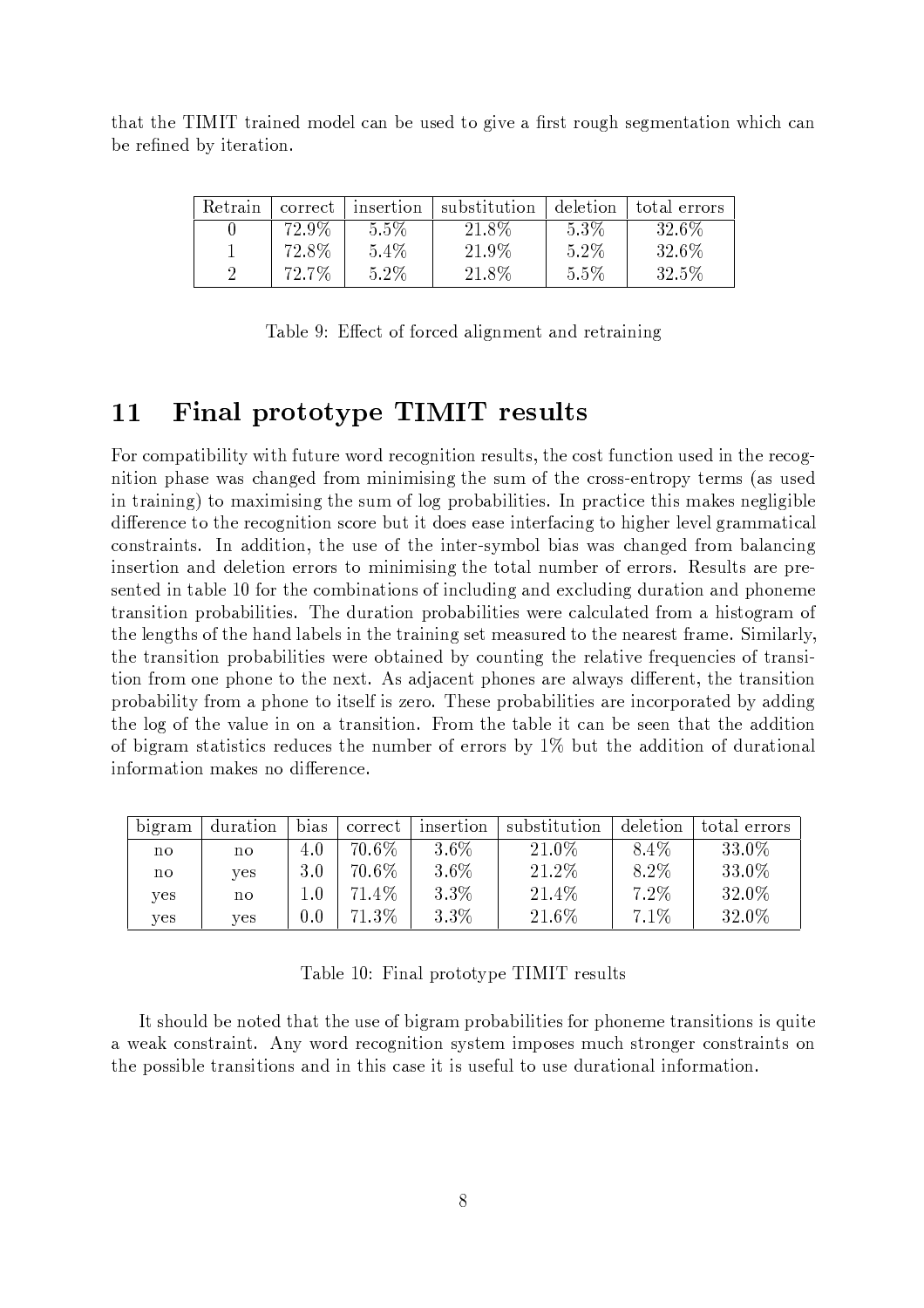### À À QUE L'ANN DE L'ANN DE L'ANN DE L'ANN DE L'ANN DE L'ANN DE L'ANN DE L'ANN DE L'ANN DE L'ANN DE L'ANN DE L'A

All previously reported work used the prototype TIMIT CD-ROM. The full database has 420 speakers for training and 210 speakers for testing. The analysis of section 11 was repeated using all 420 training speakers, about  $1/3$  more data than previously. However, due to memory limitations on the hardware used this meant that the number of state units had to be reduced to 184. Table 11 shows an improvement of  $0.9\%$  in the error rate over the previous results. This could be the effect of more training data or due to changes in the labelling between the two versions.

| bigram | duration | bias | correct  | insertion | substitution | deletion | total errors |
|--------|----------|------|----------|-----------|--------------|----------|--------------|
| no     | no       | 4.0  | $71.3\%$ | $3.4\%$   | 20.5\%       | $8.2\%$  | $32.1\%$     |
| no     | ves      | 3.0  | 71.6%    | $3.6\%$   | 20.7%        | 7.7%     | 32.0%        |
| ves    | no       | 0.1  | 72.2%    | $3.3\%$   | $21.1\%$     | 6.7%     | $31.1\%$     |
| ves    | ves      | 0.0  | 72.4\%   | $3.5\%$   | $21.3\%$     | $6.3\%$  | 31.1%        |

 $\mathbb{R}^n$  , and  $\mathbb{R}^n$  is replaced to the set of  $\mathbb{R}^n$ 

### Â' <sup>º</sup> -ÀA¿1Å: ÅiÆ# ^¿ÀÅ.¿

 $\alpha$  and  $\alpha$  from  $\alpha$  and  $\alpha$  and  $\alpha$  and  $\alpha$  and  $\alpha$  and  $\alpha$  and  $\alpha$  are  $\alpha$ . As durational information is not used, the self loop probabilities,  $a_{ii}$ , are all equal, and thus may be factored out The systems without durational modelling used in the previous sections can be considered as simple Markov models with one state per phone and with the emission probabilities of the states being estimated by the recurrent network. As is conventional, the transition of the dynamic programming (viterbi search) used to find the maximum likelihood state sequence.

In the case when no bigram or durational probabilities are used, a  $HMM$  system can be constructed with the bias,  $\beta$ , being the difference between the log of the self loop probabilities and the log state exiting probabilities. In addition we have the constraint that the sum of the probabilities over all transitions (including the self loop) is unity:

$$
\log a_{ii} - \log a_{ij} = \beta \qquad i \neq j \tag{4}
$$

$$
\sum_{i} a_{ij} = 1 \tag{5}
$$

For a Markov model of N states these may be solved to give:

$$
a_{ij} = \begin{cases} \frac{e^{\beta}}{e^{\beta} + N - 1} & \text{if } i = j \\ \frac{1}{e^{\beta} + N - 1} & \text{otherwise} \end{cases}
$$
 (6)

The case where the bigram probabilities,  $B_{ii}$ , are incorporated leads to the following constraints and solution:

$$
\log a_{ii} - \log a_{ij} = \beta - \log B_{ij} \qquad i \neq j \tag{7}
$$

$$
a_{ij} = \begin{cases} \frac{e^{\beta}}{1+e^{\beta}} & \text{if } i=j\\ \frac{B_{ij}}{1+e^{\beta}} & \text{otherwise} \end{cases}
$$
 (8)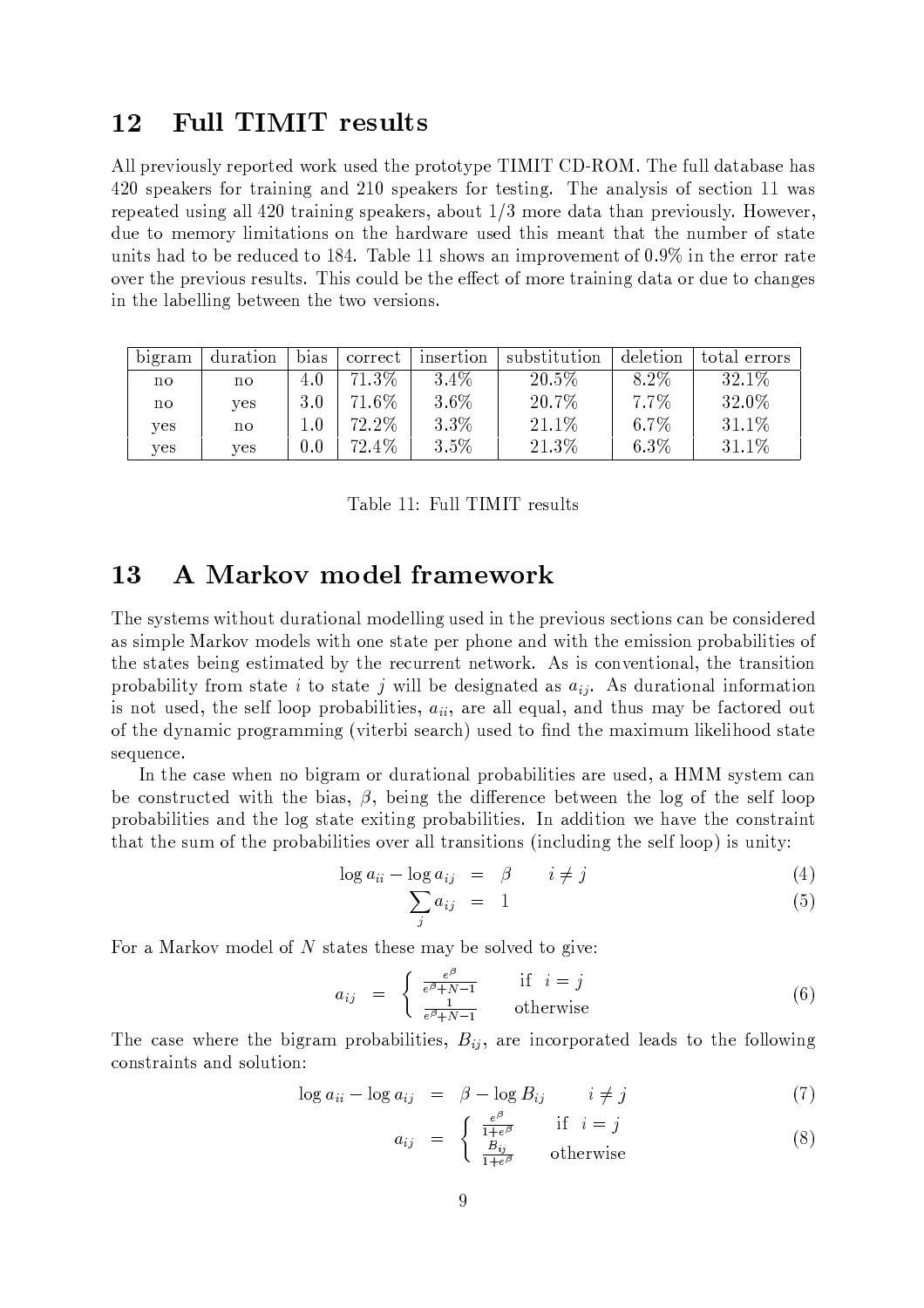The original formulation has the advantage that by factoring out the self loop probability, no cost is incurred on a self loop transition. This avoids one addition per state. Although this computational saving may be of value when there are very many states, as in large vocabulary word recognition, parsing the network output to the phoneme level can be easily accomplished and so speed is not a consideration.

The HMM transition probabilities may also be estimated in the standard way:

$$
a_{ij} = \frac{\sum_{t} \gamma_{ij}^{(t)}}{\sum_{t} \sum_{k} \gamma_{ik}^{(t)}} \tag{9}
$$

where  $\gamma_{ij}^{(t)}$  is the probability of being in state *i* at *t* and *j* at  $t + 1$ ,  $\sum_t \gamma_{ij}^{(t)}$  is the expected number of transitions from *i* to *j* and  $\sum_t \sum_k \gamma_{ik}^{(t)}$  is the expected number of times state *i* is occupied.

In the case of hand labelled data, as in the TIMIT task, the identity of the state at every time frame is known. Thus equation 9 reduces to counting the number of transitions from *i* to *j* and dividing this by the total number of frames labelled as *i*. This may be easily accomplished and a comparison of this automatic setting of  $a_{ij}$  and the manual setting via  $\beta$  is given in table 12. Whilst the performance gain is slight, it is important to be able to automatically estimate these parameters.

| Version   | correct |      | insertion substitution | deletion l | total errors |
|-----------|---------|------|------------------------|------------|--------------|
| manual    | 72.4\%  | 3.5% | 21.3%                  | $6.3\%$    | $31.1\%$     |
| automatic | 72.8%   | 3.5% | 20.9%                  | $6.3\%$    | 30.7%        |

Table 12: Parameter setting using HMM estimation

#### Comparison with other systems 14

A comparison with other systems may be made if the 61 TIMIT symbols are reduced to a common set. In this section the mapping is done on the symbolic output of the recogniser. There may be a small advantage in training the recogniser on fewer symbols as more training data is available for each one, but this will not be pursued here.

The first HMM results on this task were provided with the phone recognition component of the CMU SPHINX recognition system (Lee and Hon, 1989). This used multiple codebooks and right-context HMMs. The output from this recogniser may be emulated by first mapping all closures to the silence symbol, sil, then performing the 16 reductions given in table 13 and finally deleting all instance of the glottal stop symbol, q, from the output. The comparison is presented as entries "39" and "SPHINX" in table 14.

The latest HMM results are provided by the Bell Laboratories system which uses single Gaussian continuous density triphone HMMs with durational constraints and trigram phonotactic constraints (Liolie, 1991). A comparison with these results is a little more involved. Firstly any sentence initial or sentence final silence,  $h\#$ , is deleted. These are easy to recognise and provide no information. The performance with this modification is given under the heading "61" in table 14. Secondly, any closure-release pair is converted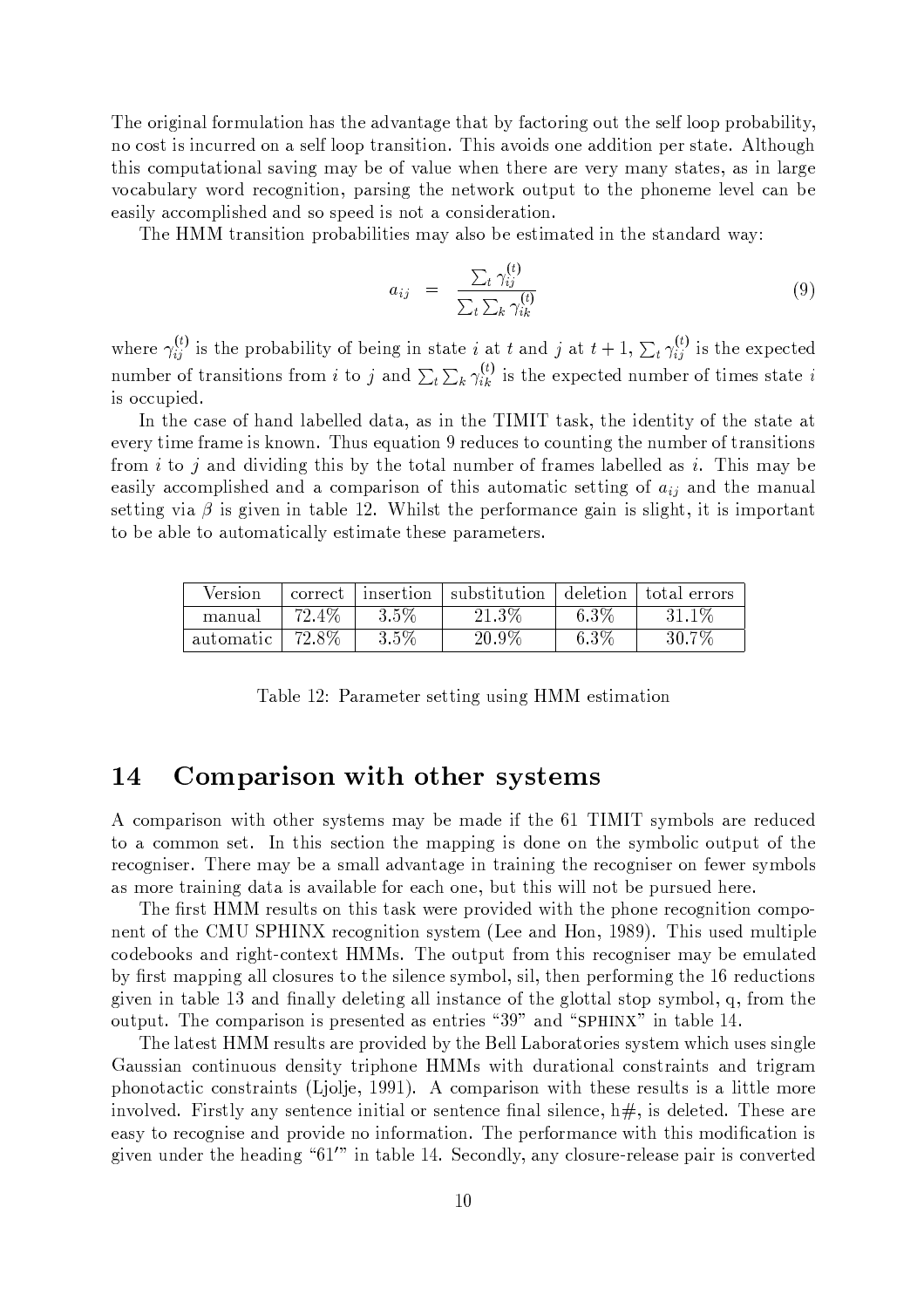| h#                  | pau                   | ep <sub>1</sub>        | ax-h | hv | em | $e$ n $e$ | ux | -e1 | axr | en | nx | zh | ao | 1h | dх                |
|---------------------|-----------------------|------------------------|------|----|----|-----------|----|-----|-----|----|----|----|----|----|-------------------|
| $^{\circ}$ .<br>S1l | $\bullet$<br>C1<br>oп | $\cdot$ $\cdot$<br>S11 | aх   | hh | m  | ng        | uw |     | er  | ᅩ  | n  | sh | aa | 1X | $^{\circ}$<br>S11 |

 $\mathbf{r}$  . The contract of  $\mathbf{r}$ 

the headings " $39''$  and "CVDHMM". to a single symbol, so "tcl t" becomes a single phone whereas "dcl b" remains as two. This was accomplished by mapping {bcl, dcl, gcl, pcl, tcl, kcl} to {b, d, g, p, t, k} and then deleting multiple instances of members of the second set. Thirdly the mappings of table 13 are performed. Finally " $a''$  was mapped to "dx" to give the comparison under

| Version       | correct          | insertion       | substitution        | deletion              | total errors     |
|---------------|------------------|-----------------|---------------------|-----------------------|------------------|
| 61            | $72.8\%(72.1\%)$ | $3.5\%(3.4\%)$  | $20.9\%(21.0\%)$    | $6.3\%(6.9\%)$        | $30.7\%(31.3\%)$ |
| 61'           | $71.3\%(70.6\%)$ | $3.7\% (3.6\%)$ | $22.1\%$ $(22.2\%)$ | $6.6\%(7.3\%)$        | $32.4\%(33.1\%)$ |
| 39            | $78.6\%(77.5\%)$ | $3.6\%(3.6\%)$  | $15.0\%(15.5\%)$    | $6.4\%(6.9\%)$        | $25.0\%(26.1\%)$ |
| <b>SPHINX</b> | 73.8%            | 7.7%            | 19.6%               | $6.6\%$               | 33.9%            |
| 39'           | $74.3\%(73.1\%)$ | $3.6\%(3.4\%)$  | $18.0\%(18.5\%)$    | $\sqrt{7.7\%}(8.4\%)$ | $29.2\%(30.3\%)$ |
| <b>CVDHMM</b> | 74.8%            | $5.4\%$         | 19.6%               | $5.6\%$               | 30.6%            |

Table 14: Comparison with other TIMIT phone recognisers: The main percentages are an evaluation over the whole of the test set, the numbers in parentheses are the evaluation over the smaller "core test set".  $\;\;\;$ 

It is to be expected that better HMM results could be obtained by using tied mixtures to estimate the emission probabilities, and that better connectionist results could be obtained by using trigram phonotactic constraints.

### 15 Conclusion

This report has presented many changes to an existing connectionist system, most of which have decreased the number of arbitrary parameters used or allowed for the integration of the system with standard HMM techniques. Altogether the changes have made a modest decrease in the error rate. The previous reported result was  $36.5\%$  errors on 61 phones and 30.2% on 39 phones so this work represents a decrease in the number of errors by about  $16\%$ .

The resulting system is competitive with the best implemented and published HMM technology. However, further improvements in HMM systems seem likely with techniques such as tied mixtures and discriminative training which are well established for HMM word recognition. The recurrent network remains a comparatively simple system compared with the mature HMM technology.  $\;$  -